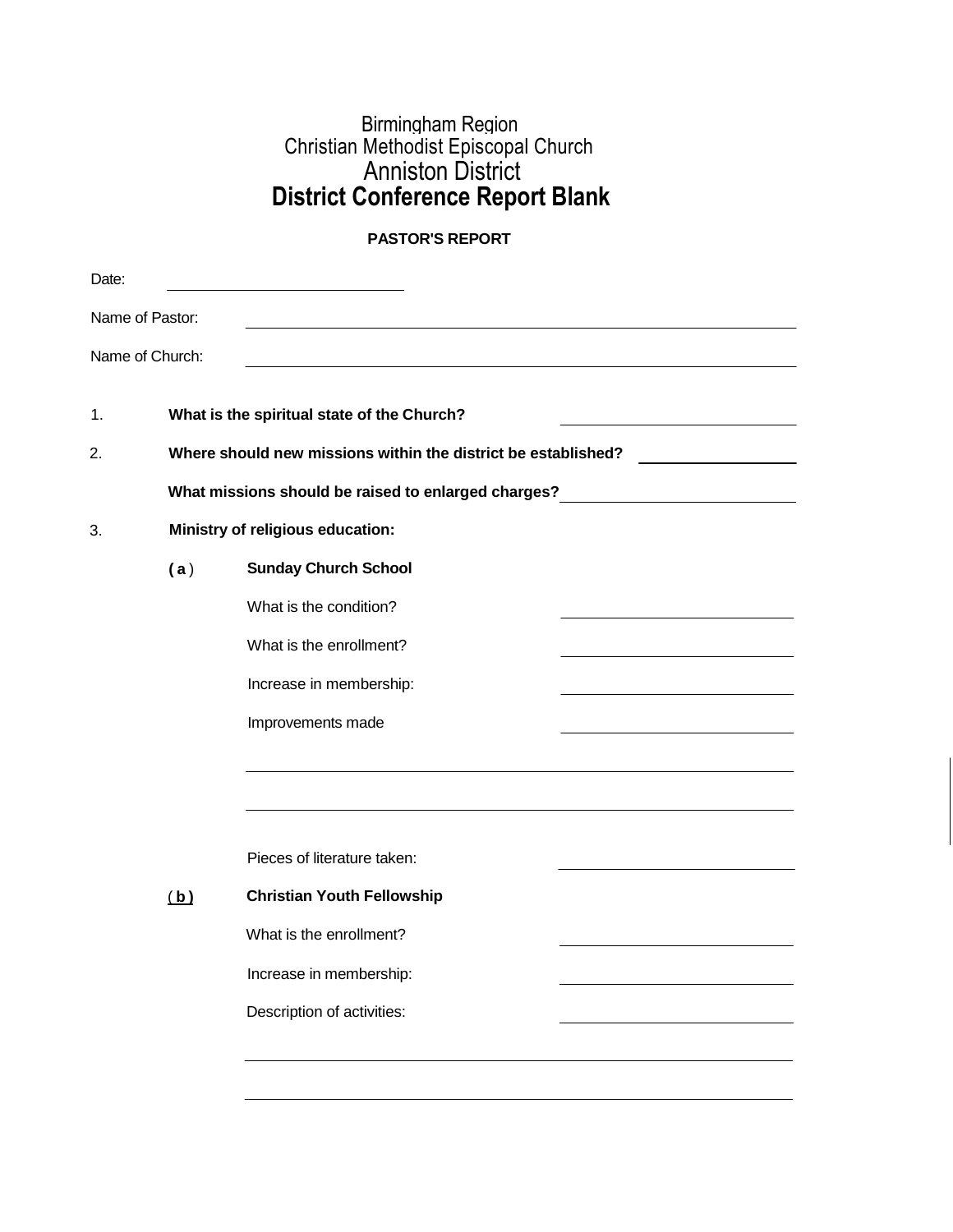|     | Report of progress and improvement:                                         |                                                                            |  |
|-----|-----------------------------------------------------------------------------|----------------------------------------------------------------------------|--|
| (0) | <b>Leadership Training Classes</b>                                          |                                                                            |  |
|     | Number of classes conducted:                                                |                                                                            |  |
|     | Number of persons enrolled:                                                 | the control of the control of the control of the control of the control of |  |
|     | Indications of value received from classes:                                 |                                                                            |  |
| (d) | <b>Vacation Church Schools</b>                                              |                                                                            |  |
|     | Date for Vacation Church School:<br>Do you hold weekday Church Schools?     |                                                                            |  |
|     | Do you hold adult fellowship meetings?                                      |                                                                            |  |
|     | Organizations and work of local<br>Board of Christian Education:            |                                                                            |  |
|     |                                                                             |                                                                            |  |
|     | Describe your financial system:<br>(Tithes, offerings, donations, programs) |                                                                            |  |
|     |                                                                             |                                                                            |  |
|     | The contribution to church purposes:                                        |                                                                            |  |
|     | What is the condition of your house of worship?                             |                                                                            |  |
|     | What is the condition of your parsonage (if applicable)?                    |                                                                            |  |

**1**

, i